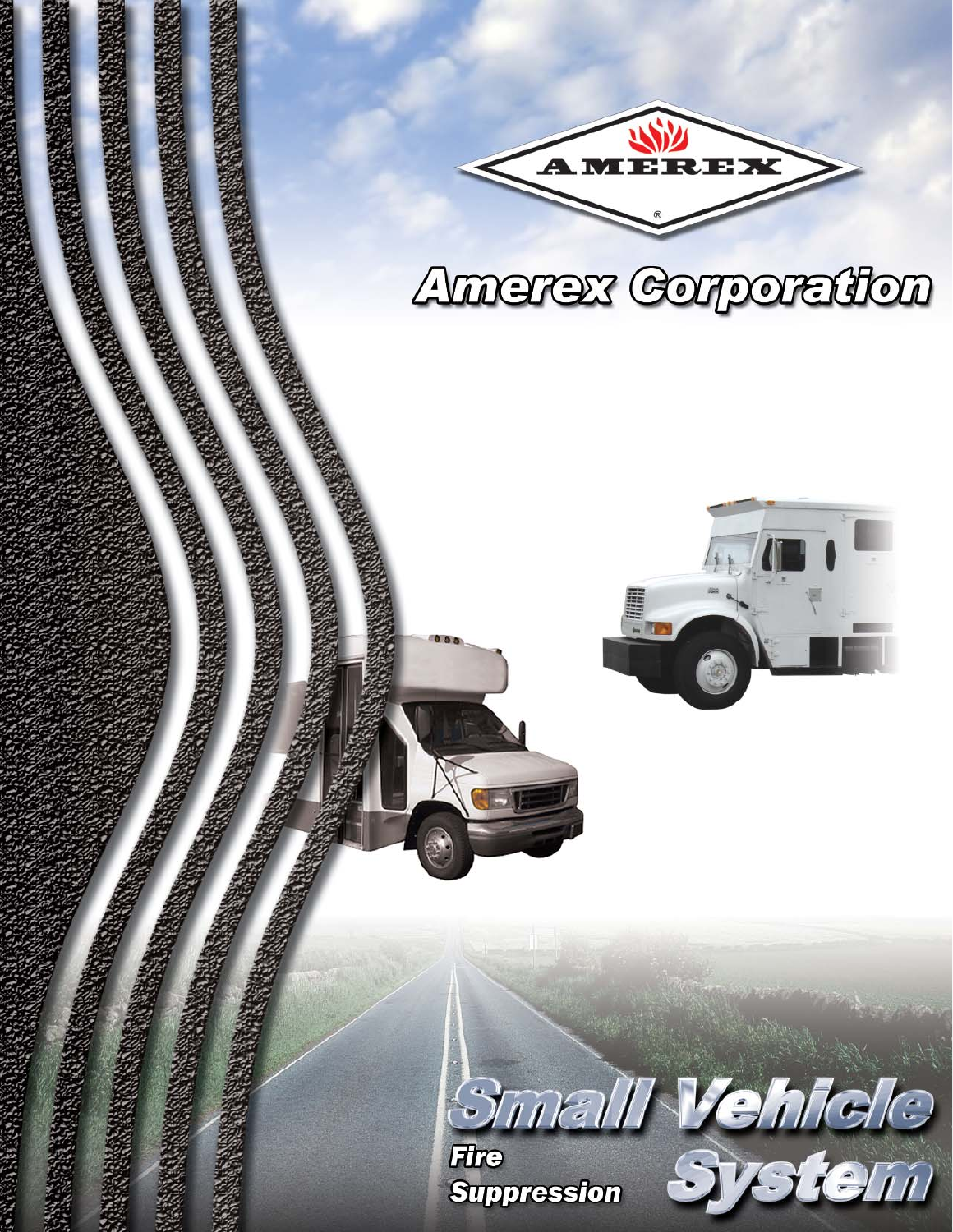### **Product Description:**

Amerex has once again revolutionalized the industry with the developement of a cost effecient fire suppression system specifically designed for small - front engine transit vehicles. The Amerex Small Vehicle System (SMVS) is designed specifically for use with front engine vehicles such as Para-Transit, Airport Shuttle and other small front engine applications. The SMVS kit includes all hardware components required for a complete turn-key Automatic Fire Suppression System. The electronics portion of the system is made up of a Vehicle Operator Display with Manual Release Pushbutton, a wiring Interface Module, and two Solid State Heat Detectors. The system is continuously supervised for proper operation. If a trouble condition is present, the Operator Display indicates a diagnostic Service System LED. In the event of a Fire condition, Automatic Fire System actuation occurs, an audible alarm sounds, a Fire LED illuminates and an internal relay is energized. The Control Panel features visual LED system status indicators, a silenceable audible alarm. Backup power is supplied by a standard 9 volt alkaline battery. The Fire Suppression System is FM approved. The electronics also carry CE Type approval.

Every product we manufacture is designed with you in mind. The Amerex SMVS system is simple to install, is low maintenance, and has a user friendly interface. With the quality you expect from Amerex products, our expert staff of engineers have designed the ultimate in fire suppression for small transit vehicles.

## **Application:**

- Para-Transit Vehicles •
- Medical, Fire and Rescue Vehicles •
- Armoured Transit Vehicles •
- Parcel Delivery Vehicles •
- Rental Transport Vehicles •
- Shuttle Mini-Bus, Van •
- Vending Delivery Vehicles •
- Cut-A-Way Van •
- Other Front Engine Vehicle Applications •

### **Features:**

- Manual Fire Suppression Release on Display Face •
- 1 Hour Battery Back-up Using Standard 9V Battery •
- Audible Trouble and Fire Alarm •
- Vibration Resistant Detection Design •
- Two Heat Detectors and Two Nozzles •
- Rapid Response Heat Detection •
- Rugged and Compact Design •
- Uses Existing Amerex Linear Actuator •
- 10VDC to 30VDC Operating Voltage •
- Internal Relay for Engine Shutdown •
- Low Power Consumption 60 ma •
- 13.2 Pounds (6kg) of ABC Dry Chemical Powder •

### **Benefi ts:**

- Provides Low Cost Fire Detection and Suppression for Front Engine Vehicles •
- Supervised Circuitry with Zoned LED Alarm Circuitry •
- Provides Fire Suppression Capabilities from -40°F to +150°F •
- Cylinder is Non-Rechargable (discard after any use) •
- One (1) Year Warranty On All Components •
- Latching-Zoned Alarm Indication •
- Push-To-Test Function •

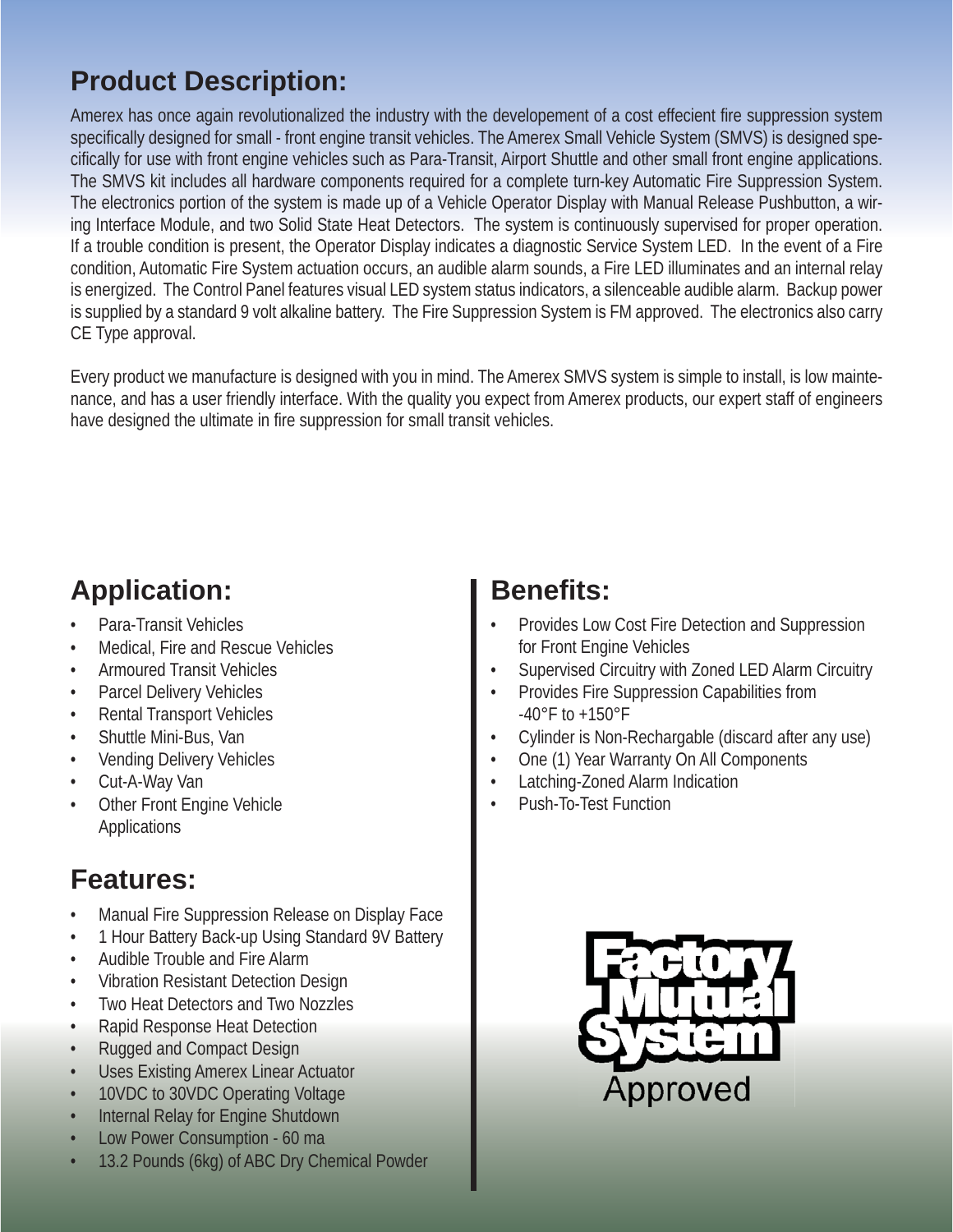



#### **Note:**

The drawings shown in this brochure are for illustration purposes only. Due to the wide variety of vehicle designs, options, and the intended use of the vehicle, Amerex cannot pre-determine component location or overall system layout. A thorough vehicle evaluation is needed for proper installation. Only factory trained and authorized personnel shall install and maintain Amerex systems. Proper installation and maintenance is essential for designed system performance. **Any use of un-trained and/or un-authorized personnel in the installation and/or maintenance of Amerex systems voids any and all Amerex warranties and absolves Amerex of any liabilities relating to the system.** The Amerex SMVS system is designed to suppress small vehicle fires inside the described coverage area during the initial stage utilizing electronic detection or manual actuation. Vehicle operators should be properly trained on the SMVS system operation. Delayed response for manual actuation may allow the fire to advance beyond the system capabilities and outside the coverage area. Complete suppression of advanced fires however allowed by or due to system abuse, neglect, modification, tampering, improper system installation, improper system maintenance, vehicle damage, improper vehicle maintenance, vehicle modification, vehicle electrical or mechanical malfunction, delayed manual system actuation, or sabotage, cannot be guaranteed. Fires occurring or being fueled outside the coverage area cannot be suppressed. Amerex Corporation, shall not be liable for use of materials or components other than those supplied with the SMVS system as OEM components or factory authorized replacement components. As part of an ongoing program of product evaluation and improvement, Amerex Corporation reserves the right to change its literature, product design, or product and service offerings at any time without notice. Please see *"Amerex Terms and Conditions of Sale"* for additional information.